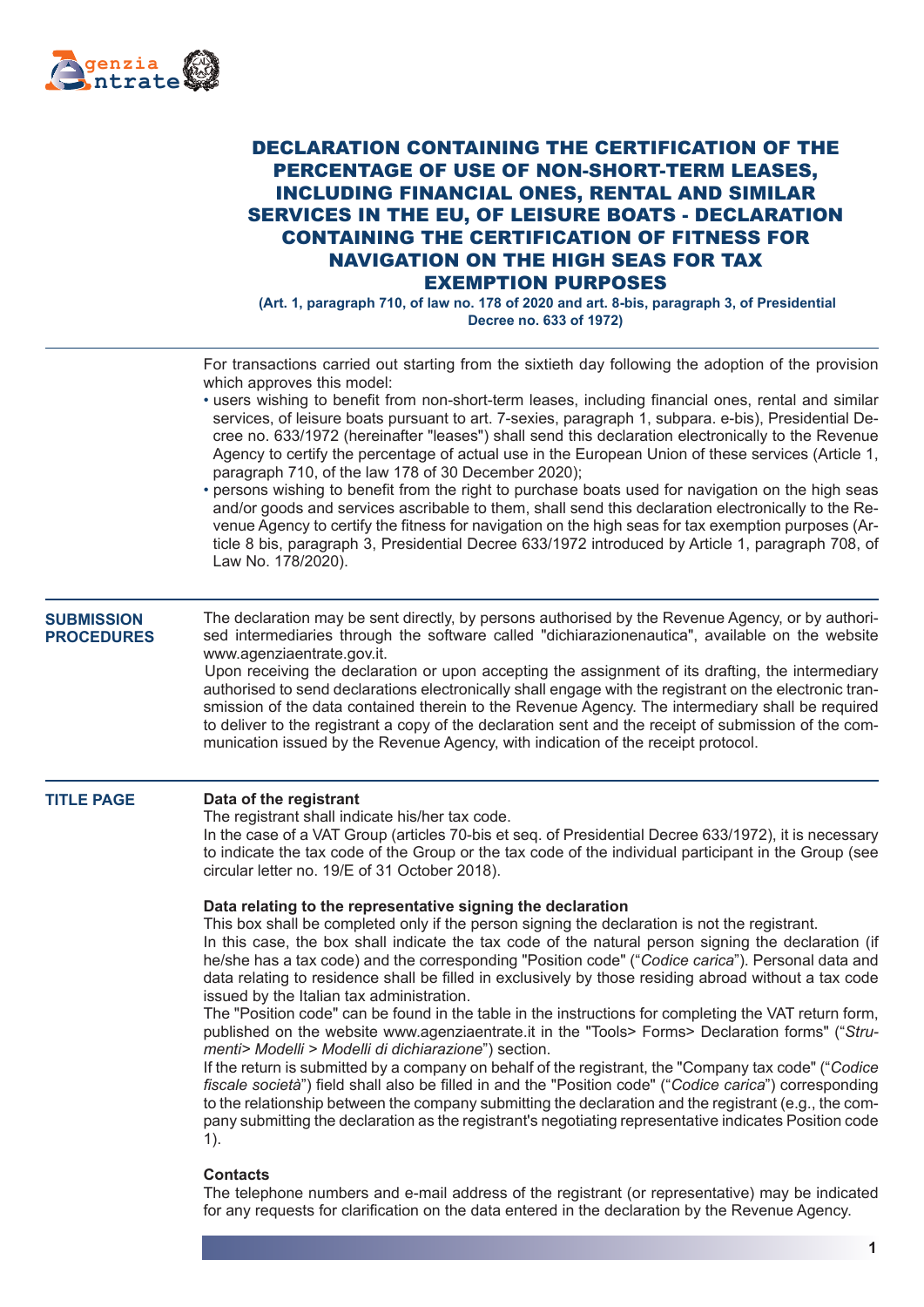#### **Integration**

If you wish to modify or supplement the data of a declaration already submitted (with the exception of the percentage of use for the prior declaration referred to in part A, which may be modified in the final declaration), you must send a new declaration, indicating the protocol number of the declaration to be integrated. The supplementary declaration shall replace the integrated declaration.

## **Commitment to electronic submission**

The intermediary's tax code, the date of the commitment (or the cumulative commitment) to the electronic submission shall be indicated together with the signature of the intermediary.

### **PART A**

**Certification of the percentage of use of non-short-term leases, including financial one, rental and similar services in the EU, of leisure boats**

Part A shall be used to certify the percentage of actual use in the European Union of the provision of leases by the users of leisure boats. Specifically, the tax code of the service provider shall be indicated in **line A1**. In the case of a VAT Group (articles 70-bis and following of Presidential Decree 633/1972), the tax code of the Group (which coincides with the VAT number) or, as an alternative, the tax code of the individual participant in the Group (see circular letter no.19/E of 31 October 2018) shall be indicated. The following items shall be indicated in l**ines from A2 to A5**:

- in **columns 1, 2 and 3**, respectively, the code of any foreign country of registration, the registration number (for foreign countries, reference shall be made to the official registration number in the flag registry) and the name (if any) of the boat for which the percentage of actual use in the territory of the European Union is certified;
- in **columns 4 and 5**, the start and end date of the contract concerning the leases;
- in **columns 6 and 7**, the certification, for the reference calendar year (to be indicated in the specific field), of the expected percentage of use in the European Union of the provision of leases of the leisure boat. A percentage of 100% may not be indicated (in this case, the declaration shall not be submitted);
- in **columns 8 and 9**, the certification of the percentage of actual use in the European Union of leases of the leisure boat, by indicating the protocol number of the corresponding prior declaration (or of the last prior declaration submitted if the first declaration has been supplemented) or by ticking the corresponding box in column 10 in case of absence of prior declaration. If column 10 is completed, the reference year shall be indicated in column 6.

## **PART B Certificate of fitness for navigation on the high seas for tax exemption purposes**

Part B shall be used to certify a number of journeys on the high seas exceeding 70 percent in the calendar year preceding the one in which the transactions referred to in the first paragraph of art. 8 bis of the Presidential Decree no. 633/1972 were carried out, or, in case of first use, the intention to navigate on the high seas for a number of journeys exceeding 70 percent in the current calendar year in order to benefit from the right to make purchases or imports without applying the VAT. Specifically, **section I** shall indicate:

- in **columns 1, 2 and 3**, respectively, the code of any foreign country of registration, the registration number (for foreign countries, reference shall be made to the official registration number in the flag registry) or, as an alternative, the IMO (International Maritime Organization) number and the name of the boat for which the fitness for navigation on the high seas is certified;
- in **columns 4 and 5**, the type of transactions for which the registrant wishes to benefit from the right of non-application of VAT and, in **column 6**, the reference year of the transactions;
- in **column 7**, **code 1 t**o certify a number of journeys on the high seas exceeding 70 percent in the calendar year prior to the one in which the transactions referred to in the first paragraph of art. 8 bis; **code 2**, in case of first use, to certify the intention to navigate on the high seas for a number of journeys exceeding 70 percent in the current calendar year;
- in **columns 8 and 9**, the start and end date in the case of periods of less than one year. Where an objective discontinuity of use of the boat occurs during the year, the existence of the high seas condition shall be assessed - ex ante or ex post, depending on the criterion chosen by the taxpayer in relation to the interim period managed by the new shipowner, owner or user;
- in **column 10**, the person shall certify, under his/her own responsibility, that he/she holds the documents necessary for the validity of the certification by ticking the specific box.

For boats under construction, column 1 shall not be completed, column 2 shall indicate the conventional code "9999999" and column 3 shall indicate a progressive number (1, 2, 3 ...) when the declaration refers to more boats under construction of the same registrant. Columns 7 and 10 shall be completed in any case.

**Section II**, shall indicate in each line:

- in **column 1**, the line number of section I in which the data of the ship have been entered;
- in **column 2**, in case multiple forms are filled in, the number of the form on which the data of the ship have been indicated;
- in **column 3**, the tax code of the seller/lender receiving this declaration.